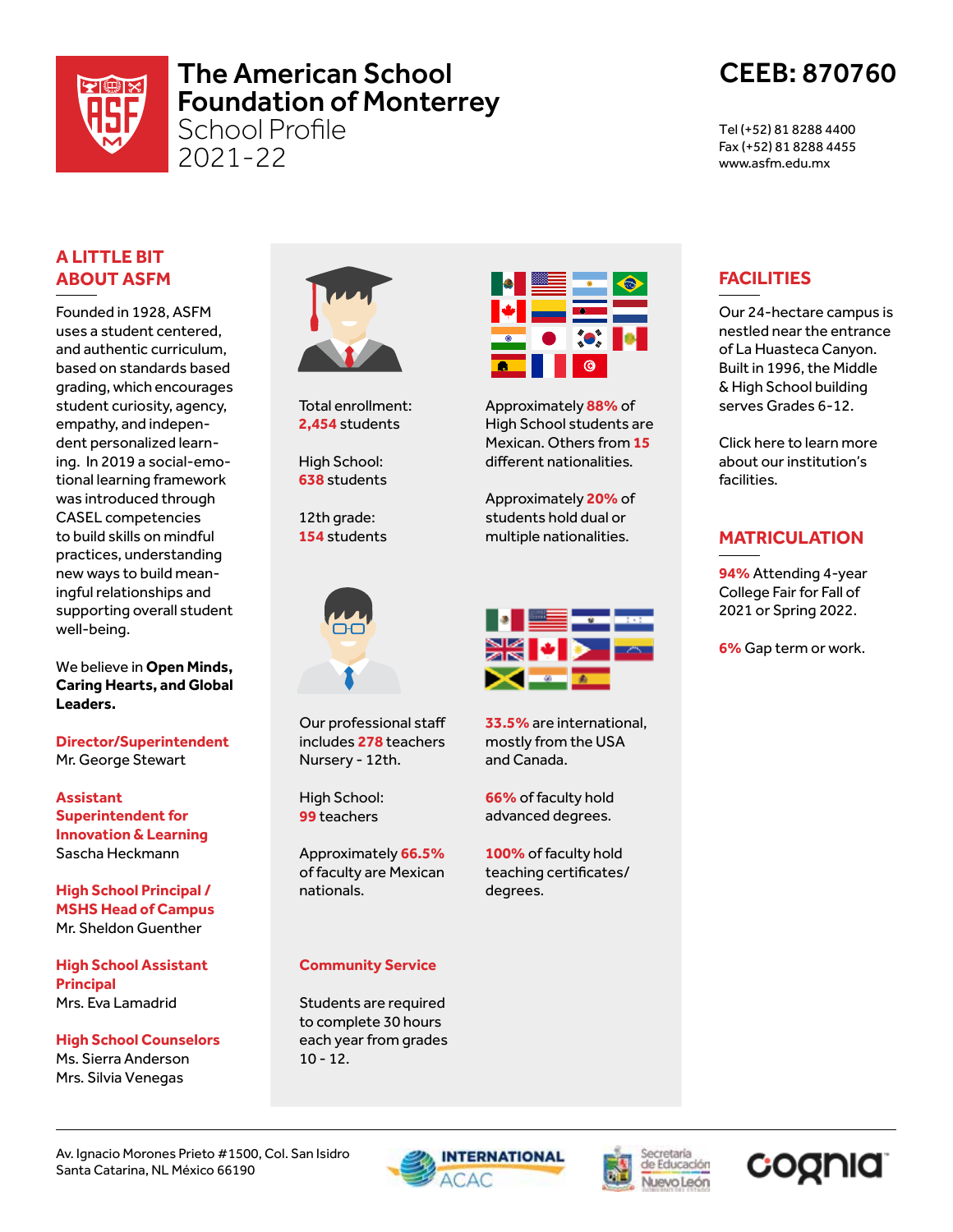# Curriculum and Academic Information

ASFM School Profile 2021-22

## **GRADUATION REQUIREMENTS**

**96%** of ASFM seniors will graduate with both the Mexican Bachillerato and the U.S. High School Diploma. **4%** of ASFM seniors earn exclusively a U.S. High School Diploma.

| English | <b>Computer Literacy</b> | <b>Physical Education</b> | 0.5 |
|---------|--------------------------|---------------------------|-----|
| Math    | Spanish                  | <b>Fine Arts</b>          | 1.0 |
| Science | <b>Social Studies</b>    | Electives                 | 5.5 |

*Math and Science credit requirements differ depending on diploma pathway.*

# **ACADEMIC COURSE OFFERINGS**

*For complete details about these options, see our course catalog at:* asfm.edu.mx/academics/highschool/courseselection

With the exception of Spanish language/literature and Mexican history/government, the language of instruction for all courses (N-12th) is English.

## **EXTRACURRICULAR ACTIVITIES**

National Honor Society Student Council Model United Nations After-School Sports

Fine Arts Committee Theater, Band & Music Multicultural Club + more

*Click here to see the complete list:* sites.google.com/asfm.edu.mx/asfm-high-school/hsclubs-2021-2022

# Student Outcomes/ Class of 2021 ASFM School Profile

## **ASFM GRADING SCALE** (As of August 2019) **DISTRIBUTION OF GRADES FOR GRADE 12**

Each standard within a subject is evaluated as follows: **B**eginning Level **A**pproaching Standard **M**eeting Standard **E**xtending Standard (Transfer level)

| <b>GPA</b><br><b>Numeric</b><br>Range | <b>Performance Level</b><br><b>Descriptor</b> | Approximate<br>Letter Grade | Approximate<br>% Grade |
|---------------------------------------|-----------------------------------------------|-----------------------------|------------------------|
| $3.90 +$                              | Exceptional Achievement   (A+Exceptional)     |                             | 97-100                 |
|                                       | 3.40 - 3.89 Transferable Mastery              | $(A+)$                      | 94-96                  |
|                                       | 3.00 - 3.39   Mastery of Standards            | (A)                         | $90 - 93$              |
|                                       | 2.70 - 2.99 Approaching Mastery               | (B)                         | 83-89                  |
|                                       | 2.40 - 2.69   Basic Understanding             | (C)                         | 76-82                  |
|                                       | $2.20 - 2.39$ Developing                      | (D)                         | $70 - 75$              |
|                                       | < 2.20   No Credit Awarded                    | (NC)                        | ~5                     |

Additional weighting:

\*AP classes: final score x 1.2

\*Honors classes: final score x 1.1

| Quintile | Cumulative<br>Average Range |
|----------|-----------------------------|
|          | $4.29 - 3.62$               |
|          | $3.60 - 3.31$               |
| 3        | $3.31 - 3.01$               |
|          | $3.01 - 2.77$               |
|          | $2.77 - 1.95$               |

**Change in Grading Policy** *(as of 2019-20 school year)* ASFM has moved to standards based assessment and reporting. Students receive feedback using a 1- 4 achievement scale of their learning. Prior to 2019 the grading scale was out of 100% with 70% as the minimum passing grade.

**We do not provide class rank.** Any ranking would be invalidated by our highly transitory international student population, the abundance of new students entering during high school (particularly in Gr. 10), and the prevalence studying abroad during high school.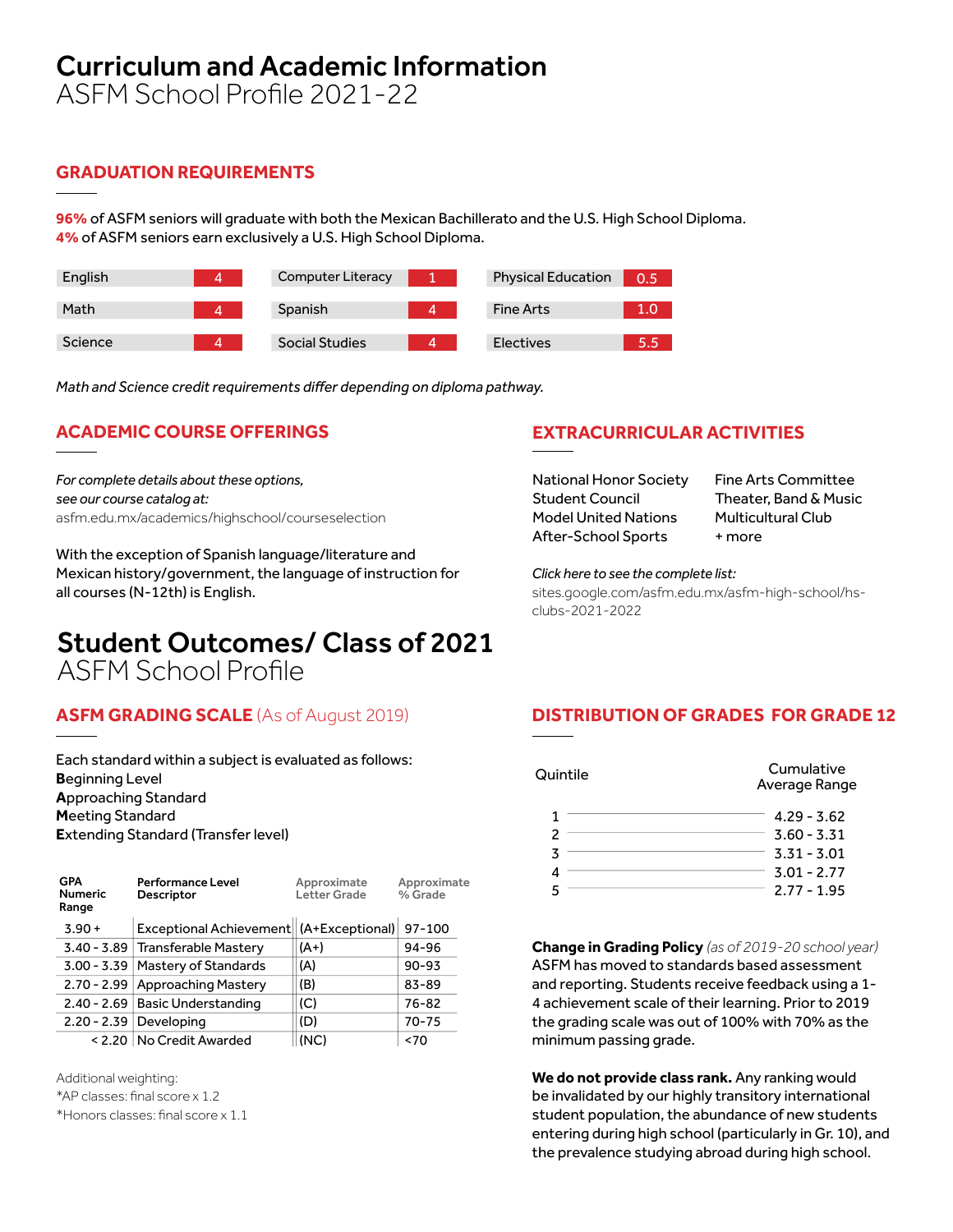# Student Outcomes/ Class of 2021

ASFM School Profile

### **STATEMENT COVID-19 AP EXAM RESULTS**

March 17, 2019 ASFM moved to a fully comprehensive **distance learning program.** Students continued to be evaluated on existing rigorous course standards without interruption to the school calendar. The 2020- 2021 school year was taught in a Distance Learning mode. The 2021-2022 school year started on August 9, 2021 in a hybrid modality until further notice.

**Testing Restrictions on International Students & US Citizens Abroad.** Since June 2018, our students have had less access to SAT/SAT Subject and ACT tests because of fewer test dates abroad, fewer sites offering the test, score cancellations, technology difficulties, and higher fees. As there are only four test dates a year internationally, we encourage our students to begin testing in the spring of their Junior year. Between January 2020 - July 2021 there were no SAT or ACT test offered in Monterrey. August 2021 test centers opened with limited capacity. Due to current travel restrictions, test centers beyond Monterrey have not been a viable option. We ask that all higher education institutions take this into account when evaluating our students' applications.

#### **SAT RESULTS CLASS OF 2019**



**261** test takers **483** exams

ASFM students' mean scores were stronger than both Mexico and the Global Mean.

Over the past five years, **77.4%** of ASFM test takers have earned scores of 3 or higher on their AP Exams.

AP courses are available to students in grades 10- 12 upon pre-requisite completion and teacher recommendation.

ASFM allows students to take up to 3 AP courses per school year to foster a balanced school life.

We offer a wide range of AP courses, and all AP students are required to take the exams.

### **CLASS OF 2021 UNIVERSITY MATRICULATION BY COUNTRY/REGION**